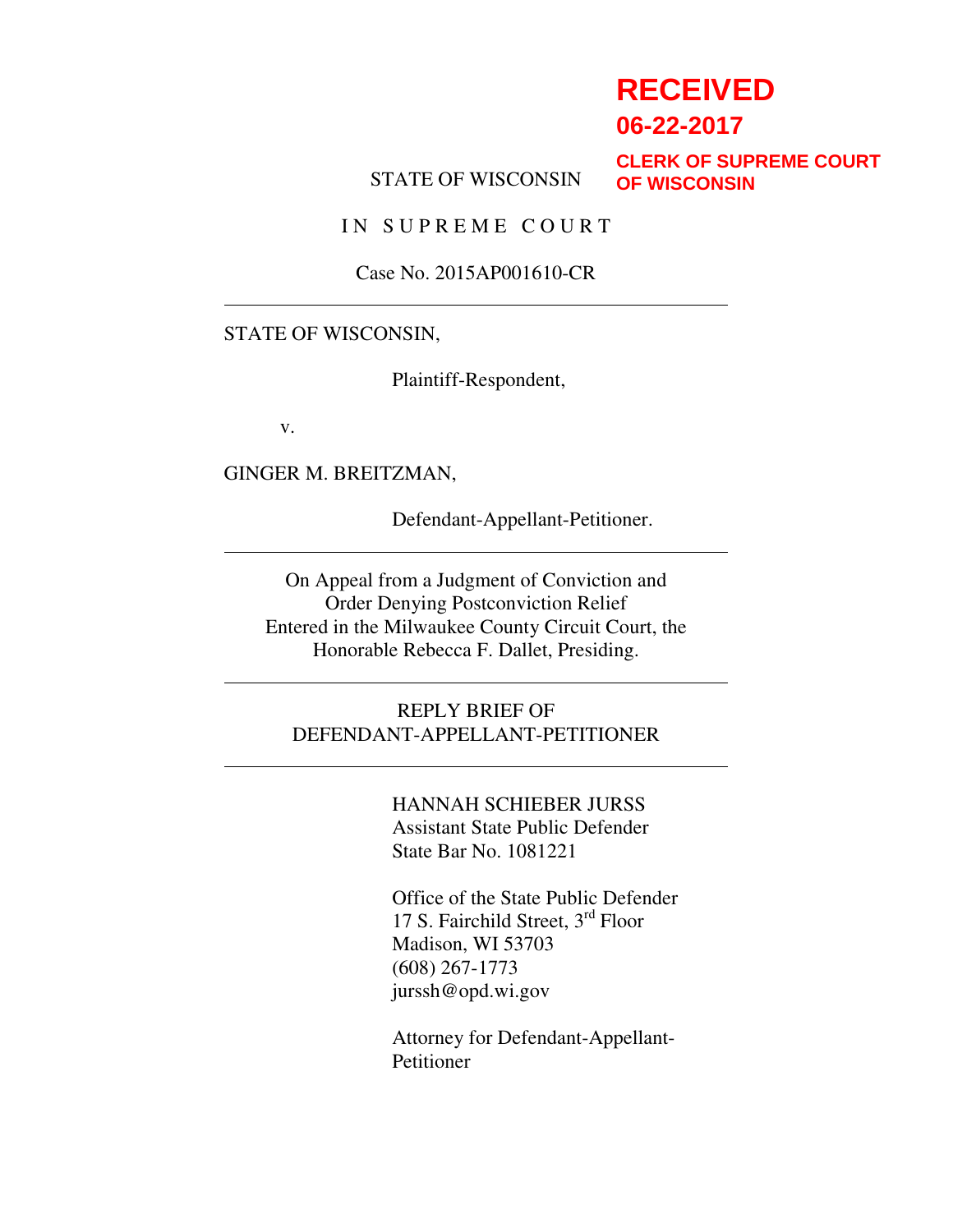# **TABLE OF CONTENTS**

Page

| I.  |           | The Free Speech Protections of Both the United<br>States and Wisconsin Constitutions Prohibited<br>the State From Prosecuting and Convicting<br>Ms. Breitzman for Disorderly Conduct for<br>Calling Her Son Rude Names Inside the Privacy |
|-----|-----------|-------------------------------------------------------------------------------------------------------------------------------------------------------------------------------------------------------------------------------------------|
| II. |           | Ms. Breitzman Was Denied the Effective                                                                                                                                                                                                    |
|     | A.        | The Court of Appeals erroneously<br>deferred to the post-conviction court's<br>legal conclusions when assessing<br>Ms. Breitzman's claims of ineffective                                                                                  |
|     | <b>B.</b> | Proper application of the standards of<br>review reveals that Ms. Breitzman is<br>entitled to dismissal with prejudice of the<br>disorderly conduct conviction and a new                                                                  |
|     |           | i.<br>Trial<br>counsel performed<br>deficiently by failing to move to<br>dismiss the disorderly conduct<br>charge against her on grounds that<br>it violated her constitutional free                                                      |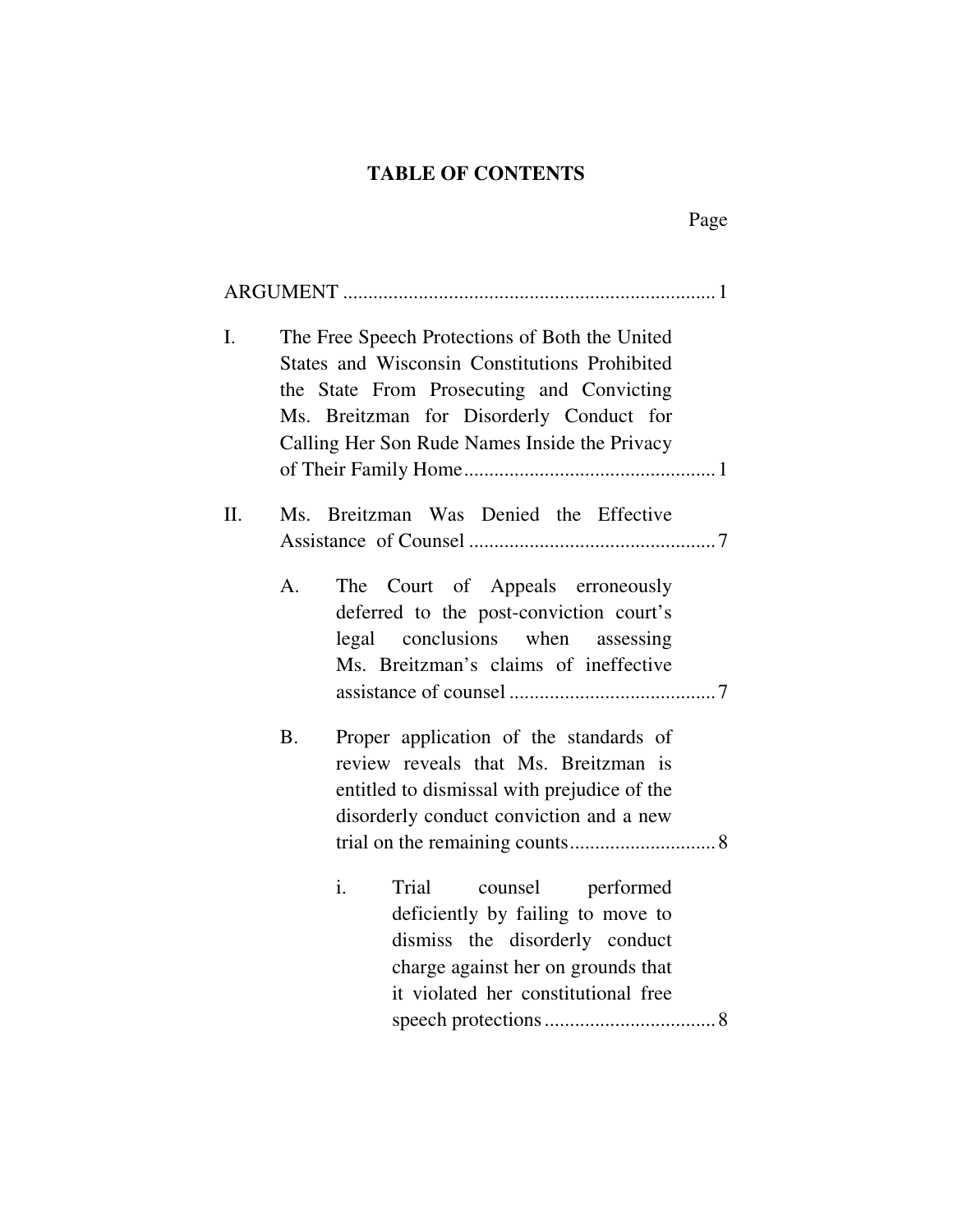| ii.  | Trial counsel performed                                                                                                          |
|------|----------------------------------------------------------------------------------------------------------------------------------|
|      | deficiently by failing to object to a                                                                                            |
|      | barrage of improper other acts                                                                                                   |
|      | evidence which portrayed her as                                                                                                  |
|      |                                                                                                                                  |
| iii. | Counsel performed deficiently<br>by arguing a theory of defense<br>in his opening statement that<br>contradicted Ms. Breitzman's |
| iv.  | Counsel's failures prejudiced the<br>outcome of Ms. Breitzman's case 11                                                          |
|      |                                                                                                                                  |

# **CASES CITED**

| Ashcroft v. American Civil Liberties Union, |  |
|---------------------------------------------|--|
|                                             |  |
| Chaplinsky v. New Hampshire,                |  |
|                                             |  |
| Duncan v. U.S.,                             |  |
|                                             |  |
| State v. A.S.,                              |  |
| 2001 WI 48, 243 Wis. 2d 173,                |  |
|                                             |  |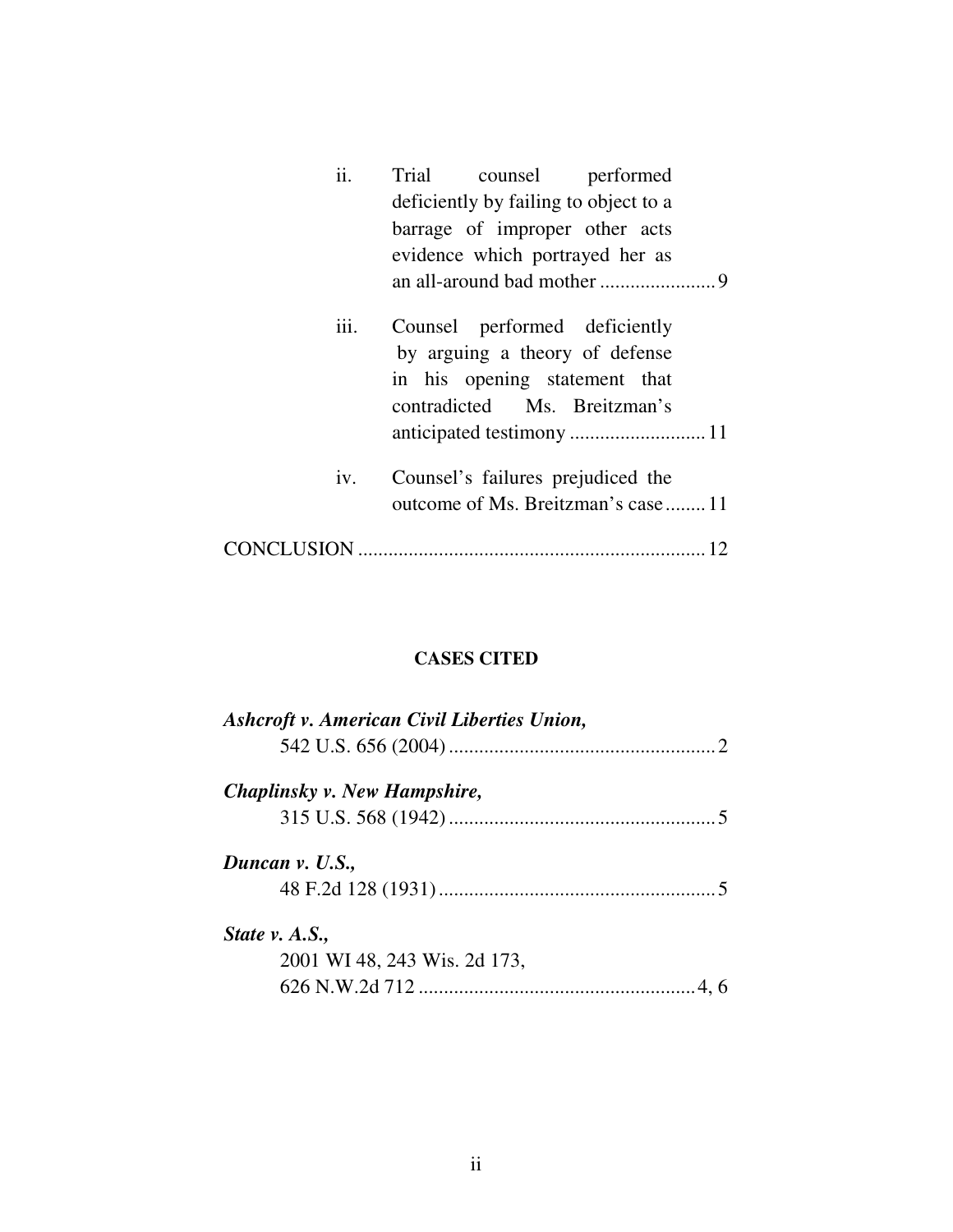| State v. Banks,                   |
|-----------------------------------|
| 2010 WI App 107, 328 Wis. 2d 766, |
|                                   |
| State v. Coleman,                 |
| 2015 WI App 38, 362 Wis. 2d 447,  |
|                                   |
| State v. Domke,                   |
| 2011 WI 95, 337 Wis. 2d 268,      |
|                                   |
| State v. Douglas D.,              |
| 2001 WI 47, 243 Wis. 2d 204,      |
|                                   |
| State v. Johnson,                 |
|                                   |
| State v. Lemberger,               |
| 2017 WI 39, 374 Wis. 2d 617,      |
|                                   |
| State <i>v.</i> Peebles,          |
| 2010 WI App 156, 330 Wis. 2d 243, |
|                                   |
| State v. Schwebke,                |
| 2002 WI 55, 253 Wis. 2d 1,        |
|                                   |
| Terminello v. City of Chicago,    |
|                                   |
| U.S. v. Alvarez,                  |
|                                   |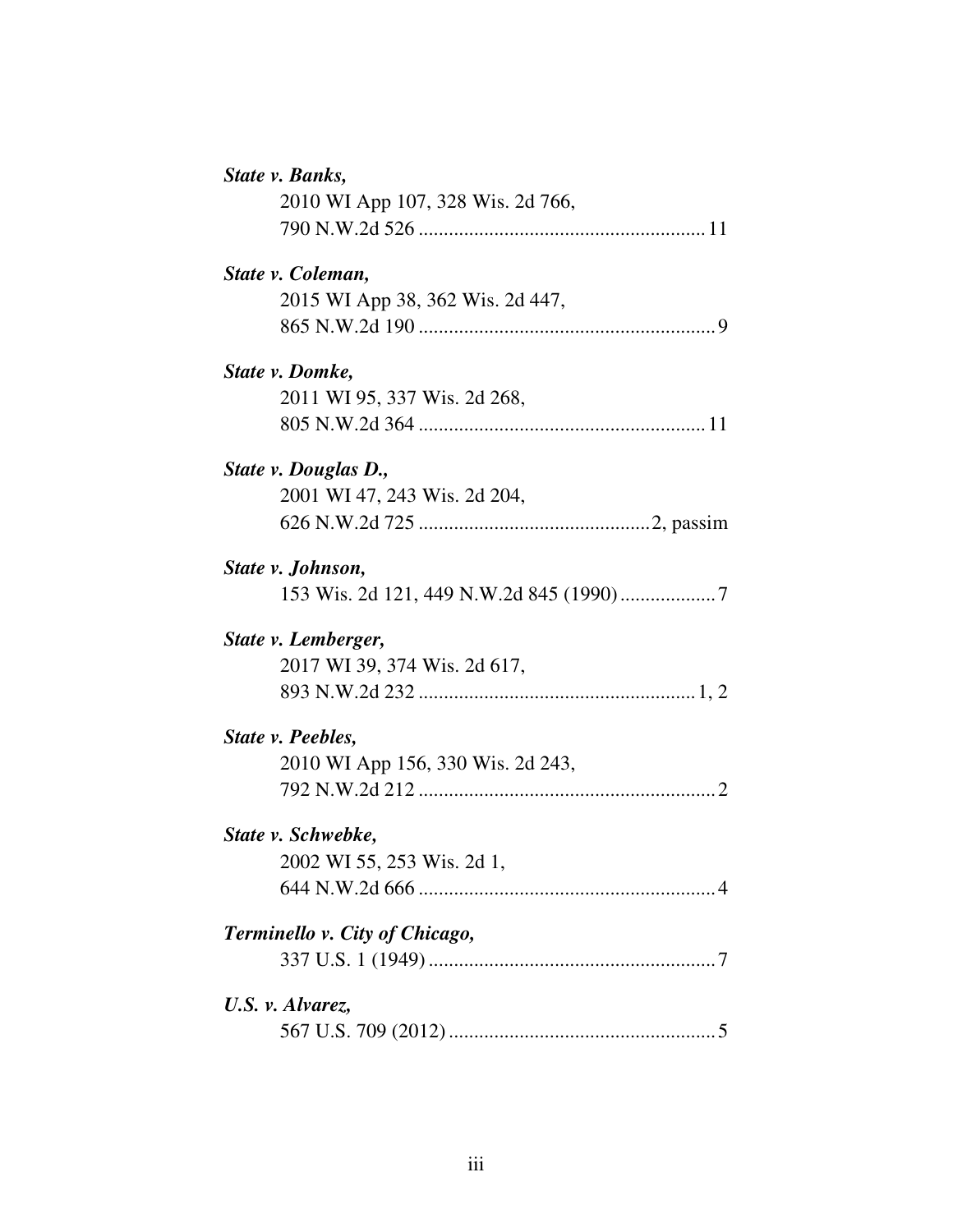# **OTHER AUTHORITIES**

| Rodney A. Smolla,                                     |
|-------------------------------------------------------|
| Words "Which By Their Very Utterance Inflict"         |
| Injury": The Evolving Treatment of Inherently         |
| Dangerous Speech in Free Speech Law and               |
|                                                       |
| Sarah Larimer,                                        |
| "Senate hearing examines free speech on college       |
| campuses after incidents at UC-Berkeley,              |
| <i>Middlebury</i> ," Washington Post (June 20, 2017), |
| https://www.washington post.com/news/grade-           |
| point/wp/2017/06/20/senate-hearing-examines-          |
| free-speech-on-college-campuses-after-inciden         |
| ts-at-uc-berkeley-middlebury/?utm_term=.875d          |
|                                                       |

# **CONSTITUTIONAL PROVISIONS**

| <b>Wisconsin State Constitution</b> |  |
|-------------------------------------|--|
|                                     |  |
| United States Constitution          |  |
|                                     |  |
|                                     |  |
|                                     |  |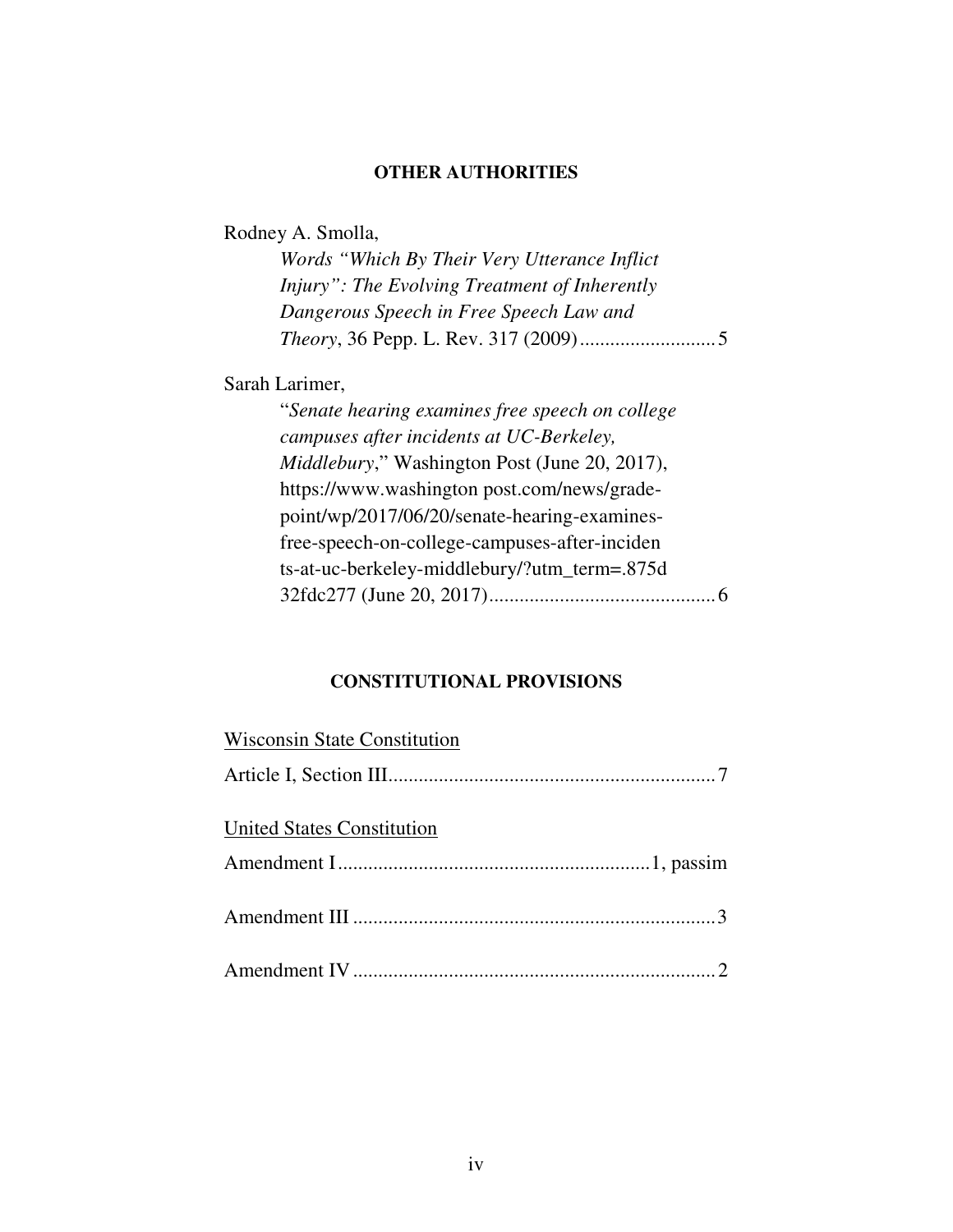#### **ARGUMENT**

I. The Free Speech Protections of Both the United States and Wisconsin Constitutions Prohibited the State From Prosecuting and Convicting Ms. Breitzman for Disorderly Conduct for Calling Her Son Rude Names Inside the Privacy of Their Family Home.

Ms. Breitzman continues to raise her First Amendment challenge through ineffective assistance of counsel framework. (*See, e.g.* Initial Brief at 16, n.5). She does not raise this challenge on its face as a "free-standing claim" as the State suggests. (*See* Response Brief at 2-3).

The State argues that the ineffective assistance of counsel analysis alters the outcome: that even if a First Amendment challenge "might have been successful", Ms. Breitzman should not prevail because an attorney is "not ineffective for failing to raise an argument" "premised on a novel legal analysis or unsettled law." (Response Brief at 16).

The State is wrong. Its argument rests on fundamental misunderstandings of the role of defense counsel and the standards for ineffective assistance of counsel claims.

This challenge involves the *First Amendment*. Freedom of speech is one of the most bedrock principles of our government and free society. It is anything but novel.

Further, the challenge here does not involve a new, "unsettled" area of constitutional law. Compare this challenge with the challenge raised in *Lemberger*—a recent decision from this Court which the State cites for the proposition that counsel should not have been expected to bring this First Amendment challenge. (*See* State's Response Brief at 13, 17, 22).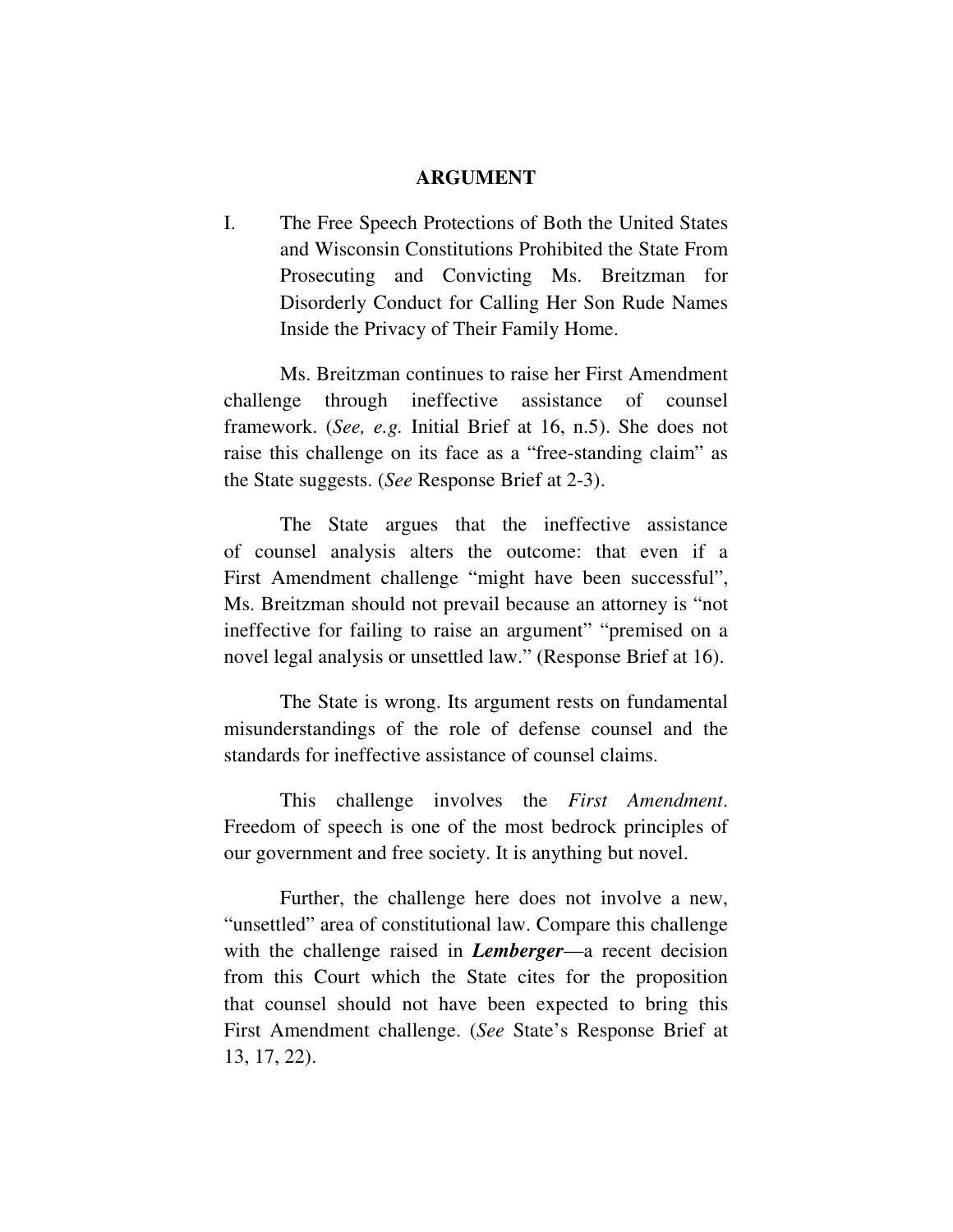In *State v. Lemberger*, the defendant argued that his attorney should have objected at his drunk-driving trial to the State commenting on his refusal to take a breathalyzer test. 2017 WI 39, 374 Wis. 2d 617, 893 N.W.2d 232. This Court rejected this argument because settled law at the time held that there was no constitutional problem with the comments. *Id.*, ¶3. Thus, counsel was not ineffective for not arguing that "controlling law" was wrong and should be overturned. *Id.*, ¶33.

On the other hand, Ms. Breitzman faced prosecution for speech she used towards her son inside their family home. The law at that time and now *presumed* that this prosecution of speech was unconstitutional unless the State could prove otherwise. *Ashcroft v. American Civil Liberties Union*, 542 U.S. 656, 660 (2004); *State v. Douglas D.*, 2001 WI 47,  $\P$ 25, 243 Wis. 2d 204, 626 N.W.2d 725.<sup>1</sup> The law holds that profanity which is not likely to cause a "clear and present danger of a serious substantive evil" beyond "annoyance" *is*  protected by the First Amendment. *See Douglas D.*, 243 Wis. 2d 204, ¶17 (quotation omitted).

The State nevertheless asserts that because there is "no controlling law" addressing this precise scenario, counsel was "not ineffective". (Response Brief at 17).<sup>2</sup>

 $\overline{a}$ 

<sup>1</sup> The State suggests that if counsel had raised this challenge it would not have had the burden to prove the disorderly conduct prosecution was constitutional. (Response Brief at 11). But in *Douglas D.*, this Court held that it *was* the State's burden to show that the disorderly conduct prosecution did not violate the First Amendment. 243 Wis. 2d 204, ¶25.

<sup>2</sup> *See also State v. Peebles*, 2010 WI App 156, ¶28, 330 Wis. 2d 243, 792 N.W.2d 212 (rejecting the State's argument that counsel was ineffective not raising a Fifth Amendment challenge because there was "no existing case law precisely on point").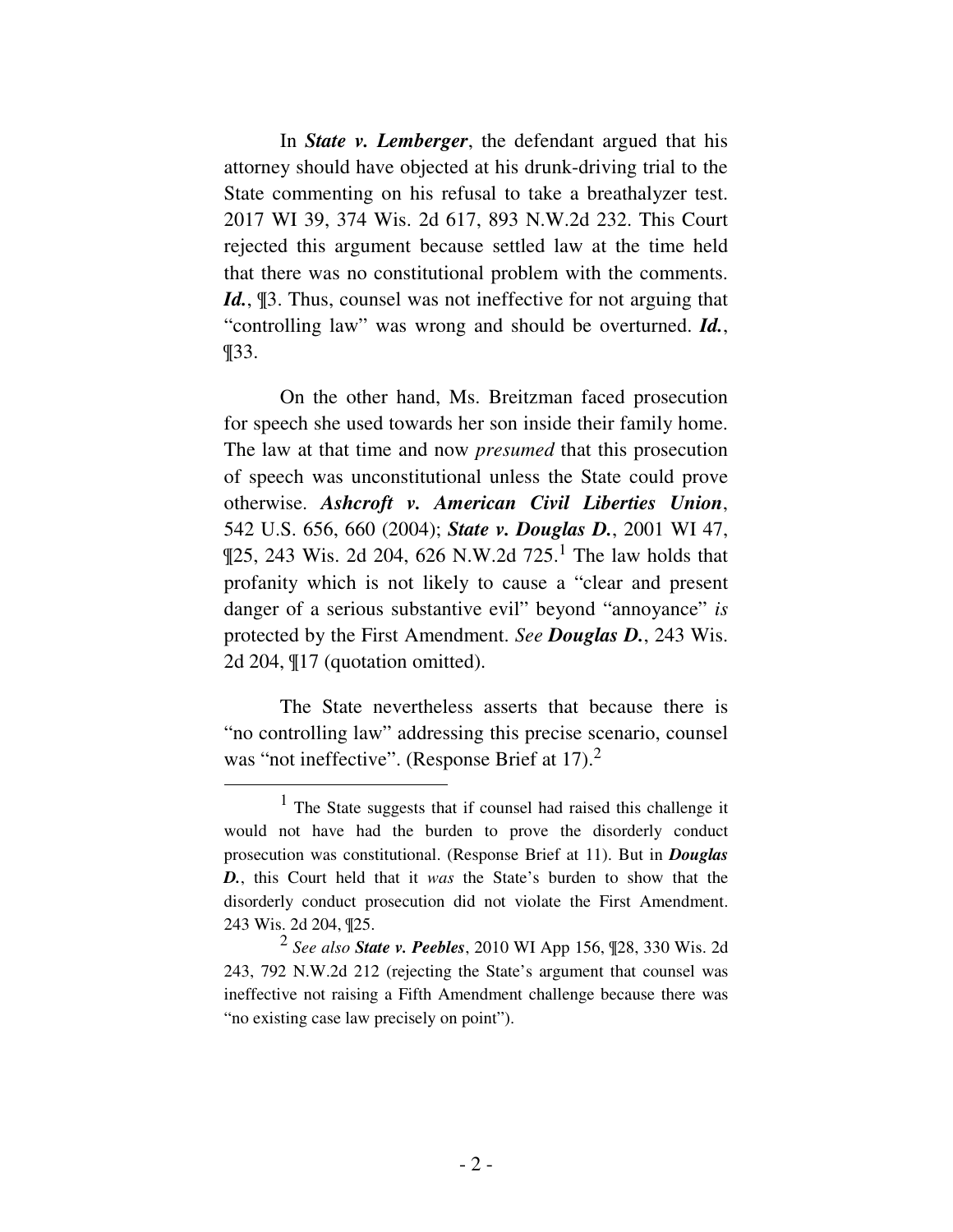Consider what the State is saying: because it has never before gone so far as to violate the First Amendment rights of its citizens in this fundamental way, there is no "controlling" case law and Ms. Breitzman therefore cannot prevail even if her rights were indeed violated.

By this same logic, if the State for the first time charged a citizen with obstruction because he refused to let the State house soldiers in his home during peace time, a reasonable defense attorney would not file a motion to dismiss the charge even though it presents a blatant Third Amendment violation. *See* U.S. Const. amend. III.

The State should not be able to uphold its violation of a basic right of one of its citizens simply because it has not violated another person's rights in that particular way before.

The State suggests that because Ms. Breitzman asked the Court of Appeals to publish its opinion, she has conceded this is an unsettled area of the law. (*See* Response Brief at 17). Asking the Court to help "*develop* the case law" does not mean this is a novel challenge. (*See* Initial COA Brief at 2)(emphasis added). $3$ 

Counsel's duty was clear. To hold that a reasonable attorney should not be expected to challenge the prosecution of speech for a family member simply calling another family member rude names inside a private home would denigrate the role of a defense attorney.

The State also cannot hide behind the disorderly conduct statute to insulate its actions from the First Amendment.

 $\overline{a}$ 

<sup>&</sup>lt;sup>3</sup> Further, by the State's logic, if she did not seek publication, defendants would risk losing their rights because no "controlling case law" would exist.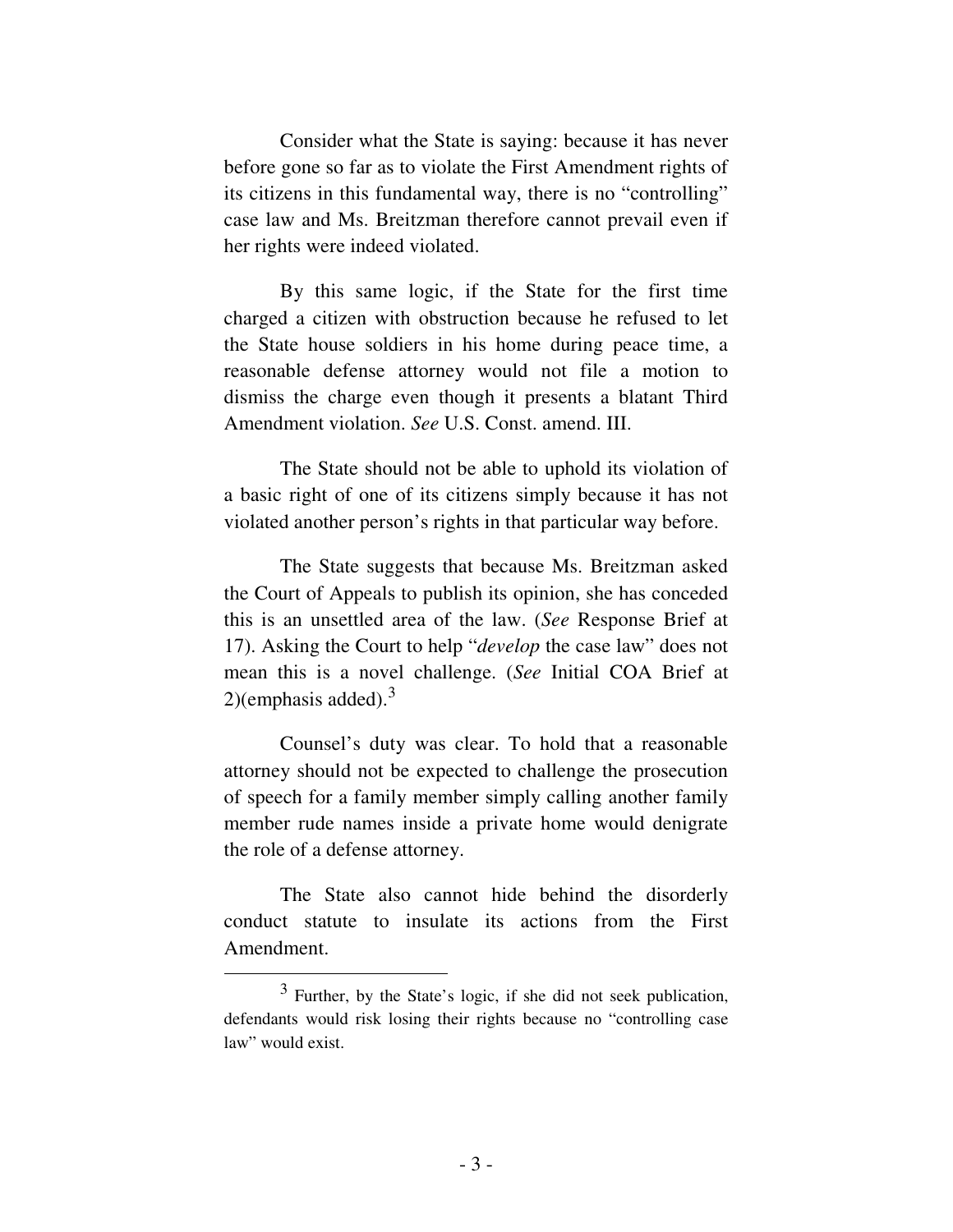The State cites *State v. Schwebke*, 2002 WI 55, 253 Wis. 2d 1, 644 N.W.2d 666, to note that the disorderly conduct statute "does not necessarily require disruptions or disturbances that implicate the public directly." (Response Brief at 14). *Schwebke* did not involve a First Amendment challenge. *See id.*, ¶39. This Court in *Douglas D.* held that the disorderly conduct statute cannot be used to prosecute protected speech. 243 Wis. 2d 204, ¶21.

In *State v. A.S.*, as the State notes, this Court acknowledged that disorderly conduct prosecutions may at times result in "incidental" limitations on speech. 2001 WI 48, ¶¶13-16, 243 Wis. 2d 173, 626 N.W.2d 712."[I]ncidental" limitations on speech do not pose a constitutional problem where the prosecution "is not directed at the content of the speech itself." *Id.*, ¶15.

Here, however, the prosecution *was* directed at the content of the speech.

Compare this case with a common disorderly conduct scenario: police are called to an apartment because neighbors report sounds of a man and woman screaming at each other and glass being shattered. Police arrive and the man screams "fuck you bitch" at the woman.

In that situation, though the man swore, prosecution of the language would be "incidental" to the disorderly conduct charge, which resulted from the whole scope of behavior creating the disturbance and police involvement. In that same situation, if instead of "fuck you bitch" the man screamed "I hate you," he likely would still face prosecution.

On the other hand, take this case and replace "retard", "fuck face", and "piece of shit" with "you are a disappointment," "I am angry at your behavior," and "you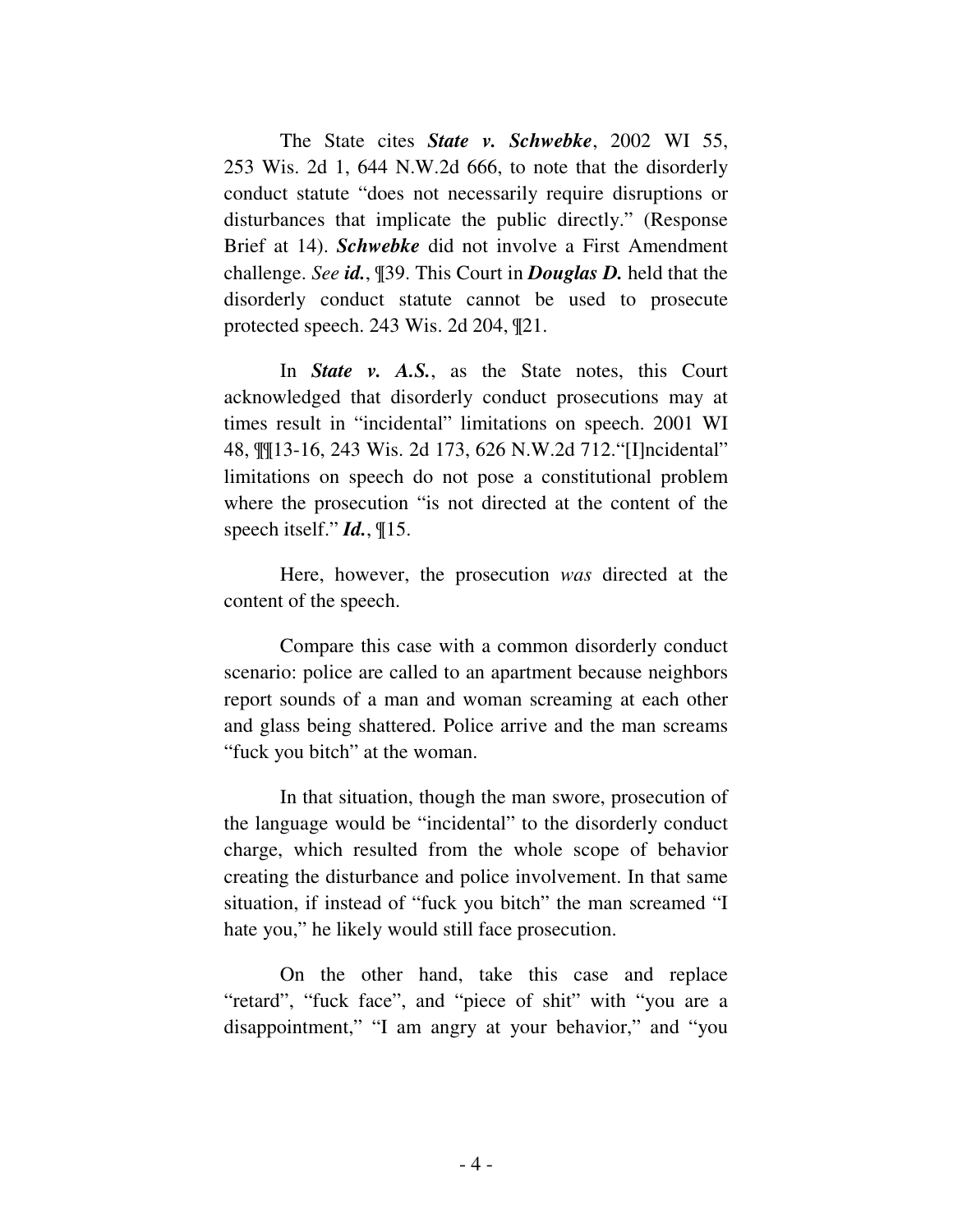continue to frustrate me," With those changes, it is hard to fathom a prosecution. The State prosecuted Ms. Breitzman for the *content* of her speech.

The State further argues that the law is unsettled because "[h]istorically, profanity has not been considered protected speech." (Response Brief at 15, n.3). The State overlooks that "profanity" in our early history was "closely connected to religious notions of sin" and blasphemy. Rodney A. Smolla, *Words "Which By Their Very Utterance Inflict Injury": The Evolving Treatment of Inherently Dangerous Speech in Free Speech Law and Theory*, 36 PEPP. L. REV. 317, 324-325 (2009). Thus, as the Ninth Circuit explained in 1931, the "question of what constitute[d] profane language" was thus "usually dealt with as a branch of the common-law offense of blasphemy". *Duncan v. U.S.*, 48 F.2d 128, 133 (1931).

A "second strain of profanity also developed, a broader strain not exclusively limited to expression that was in some sense also blasphemous." Smolla, *Words*, 36 PEPP. L. REV. at 325. More recent case law has not included profanity in the narrow categories of unprotected speech. *See, e.g., U.S. v. Alvarez*, 567 U.S. 709, 717 (2012). But ultimately, case law makes clear that speech may not be prosecuted unless it is "likely to cause a fight" or "breach of the peace": "a clear and present danger of serious substantive evil that rises far above public inconvenience". *See, e.g., Douglas D.*, 2001 WI 47, ¶17 (quotation omitted)); *Chaplinsky v. New Hampshire*, 315 U.S. 568, 572 (1942).

The State asserts that the facts that J.K. cried and disclosed Ms. Breitzman's language to authorities the next day made her behavior "likely to tend to provoke a disturbance." (State's Response Brief at 25). If this were true, then every time a child disclosed to authorities something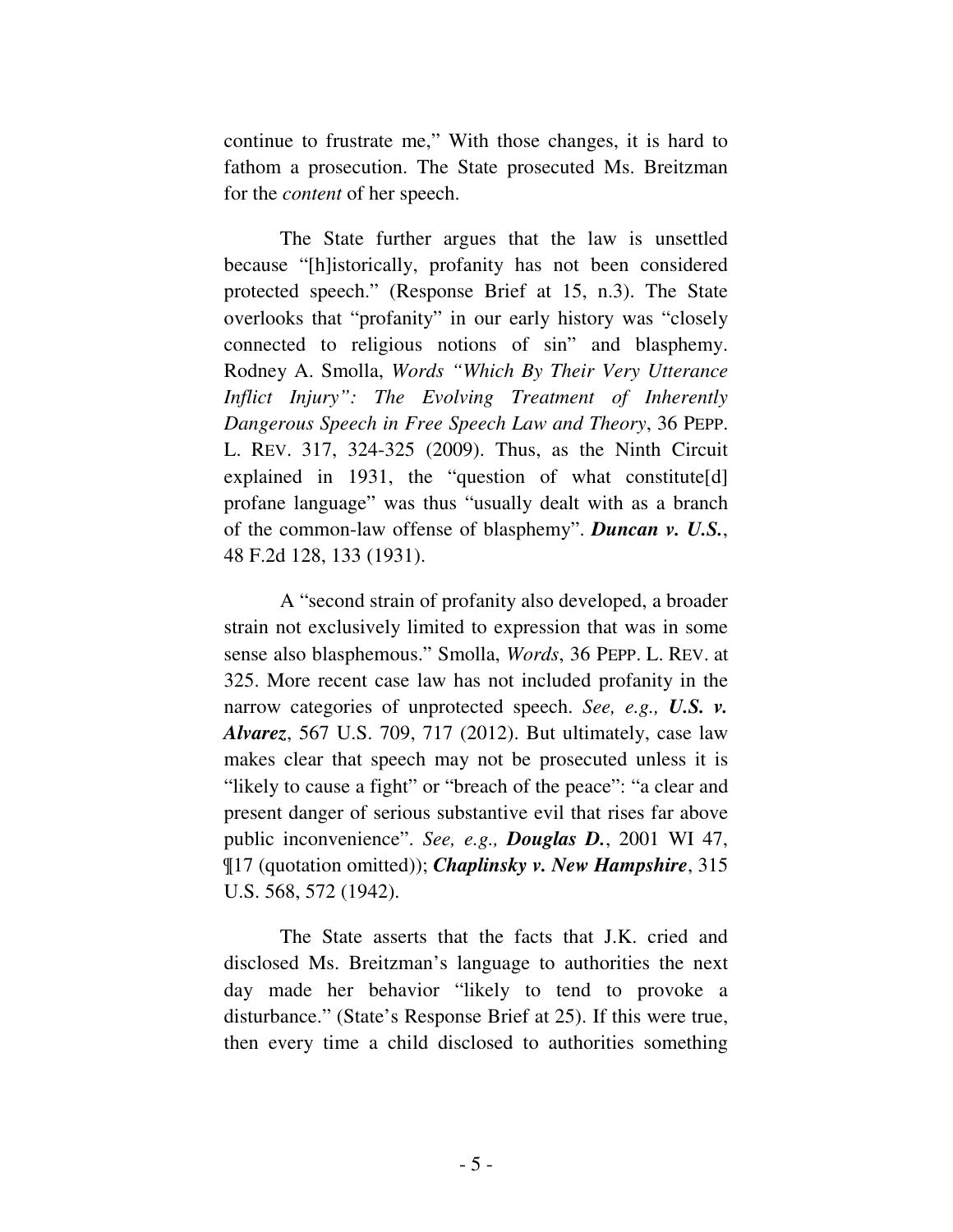upsetting a parent said on a prior date, the parent's words would retroactively become a type likely to cause or provoke a disturbance. This cannot be.

The State also hypothesizes that perhaps J.K. feared that his mother would hit him. (*See* Response Brief at 25-26). J.K., however, never testified that he feared his mother would hit him that day. (*See generally* 71:28-105).

The State's response erroneously focuses on J.K.'s reaction to retroactively determine whether Ms. Breitzman's speech was protected. First Amendment case law looks to whether the conduct is *likely* to cause danger to the public beyond annoyance or unrest. *See Douglas D.*, 243 Wis. 2d 204, ¶17. The problem with relying on the after-the-fact effect of speech (and not its *type)* to determine whether the speech is protected is that it allows for content-based policing by the reactions of people with particular moral views.

An example: An "angry mob" broke out when a speaker attempted to give a lecture at a private college this year. Sarah Larimer, "Senate hearing examines free speech on college campuses after incidents at UC-Berkeley, Middlebury," Washington Post (June 20, 2017), https:// www.washingtonpost.com/news/grade-point /wp/2017/06/20/ senate-hearing-examines-free-speech-on-college-campusesafter-incidents-at-uc-berkeley-middlebury/?utm\_term=.875 d32fdc277 (last accessed June 21, 2017).

There, the speaker's (attempted) speech did *actually*  result in a public disturbance risking public safety. But should that fact alone mean his intended speech is not protected? No. Our Constitution presumes that speech—even if considered rude or even intolerant—*will* be protected. It only escapes protection if it falls within one of a few narrow categories where the speech—by its very nature—is likely to cause some public evil and disturbance. *A.S.*, 243 Wis. 2d 173, ¶¶16-17.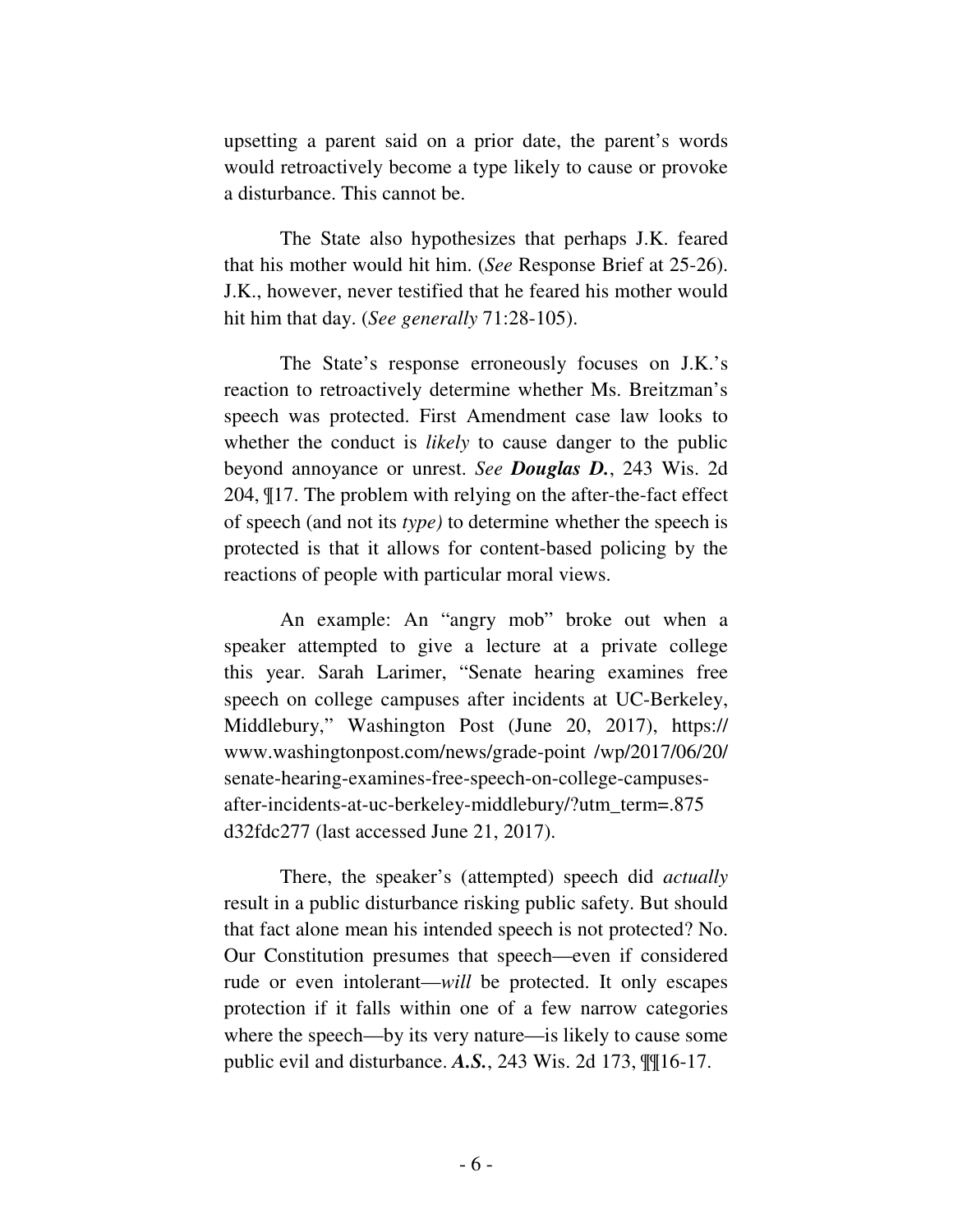Ms. Breitzman does not, as the State suggests, wish to "trivialize[]" the effect her words had on her son. (*See* State's Response Brief at 25). Call it inappropriate. Call it bad parenting. But her language was not "likely to produce a clear and present danger of a serious substantive evil that rises far above public inconvenience, annoyance, or unrest". *Douglas D.*, 243 Wis. 2d 204, ¶17, (quoting *Terminello v. City of Chicago*, 337 U.S. 1, 4 (1949)). As such, her words are protected by the First Amendment and Article I, Section III of the Wisconsin Constitution.<sup>4</sup>

The State fails to address the serious ramifications of its arguments for Wisconsin citizens. But if Ms. Breitzman's conviction is upheld, many otherwise law-abiding citizens could face criminal prosecution for their choice of words inside their homes.

- II. Ms. Breitzman Was Denied the Effective Assistance of Counsel.
	- A. The Court of Appeals erroneously deferred to the post-conviction court's legal conclusions when assessing Ms. Breitzman's claims of ineffective assistance of counsel.

The longstanding standards of review hold that reviewing courts defer to the circuit court's fact-findings unless clearly erroneous but review independently the legal questions of deficient performance and prejudice. *State v. Johnson*, 153 Wis. 2d 121, 127, 449 N.W.2d 845 (1990).

-

<sup>&</sup>lt;sup>4</sup> The State suggests that she does not show prejudice because the jury found her guilty of disorderly conduct. (Response Brief at 18- 19). This argument misses the point: the jury was not tasked to address whether the charge violated the First Amendment. If counsel had moved to dismiss the charge, it would have never gone to the jury.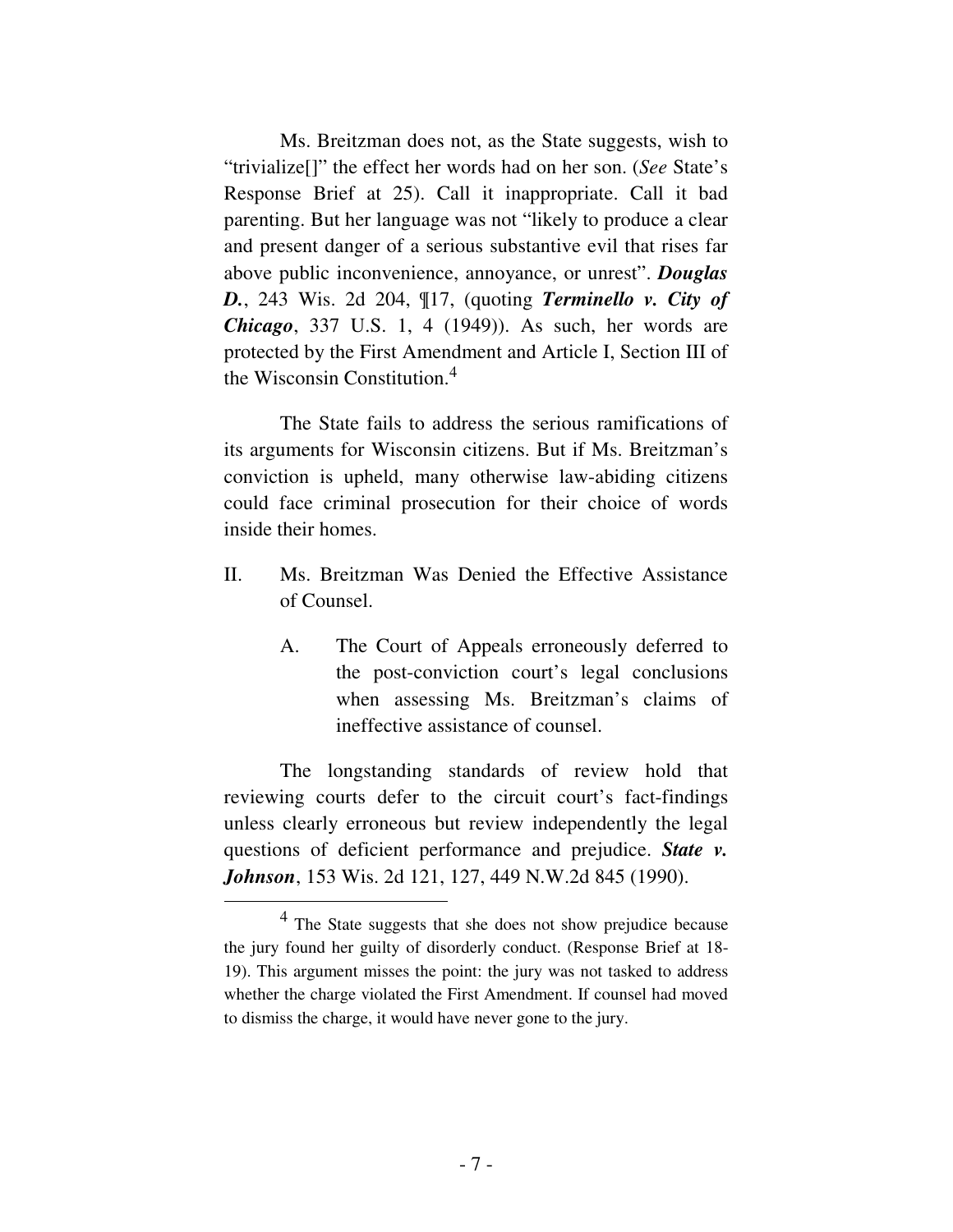The State makes no attempt to defend the Court of Appeals' failure to conduct any independent analysis of the First Amendment claim. (*See generally* Response Brief). The State nevertheless does argue that the Court of Appeals' deference to the circuit court's legal conclusions about counsel's trial strategies was "reasonable". (Response Brief at 37).

But the Court of Appeals did not simply note that it found the circuit court's analysis helpful to its own independent review—it misquoted case law to hold that the circuit court's legal conclusions were "virtually unassailable." (Ct. App. Op., ¶23)(Initial App.111). This was wrong, and the State fails to explain why this Court should upend the longstanding standards of review.

- B. Proper application of the standards of review reveals that Ms. Breitzman is entitled to dismissal with prejudice of the disorderly conduct conviction and a new trial on the remaining counts.
	- i. Trial counsel performed deficiently by failing to move to dismiss the disorderly conduct charge against her on grounds that it violated her constitutional free speech protections.

As argued in Section I, counsel performed deficiently by not raising this First Amendment challenge. This is not a novel, creative challenge. A reasonable defense attorney would have raised this challenge.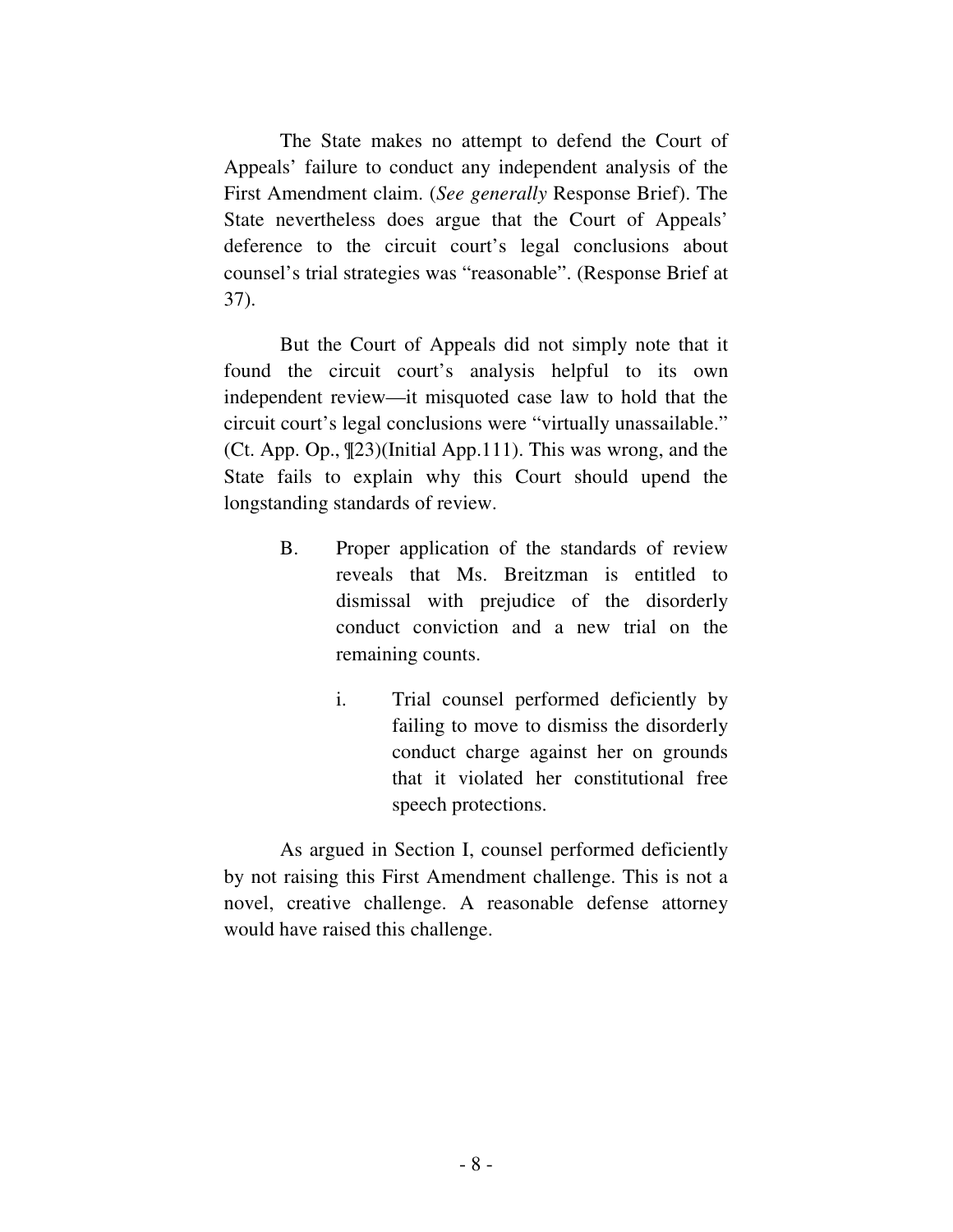ii. Trial counsel performed deficiently by failing to object to a barrage of improper other acts evidence which portrayed her as an all-around bad mother.

The State suggests that counsel's strategy was not deficient because Ms. Breitzman "approved" it. (Response Brief at 29). But counsel, not Ms. Breitzman, was required to understand the parameters of the admission and exclusion of other acts evidence.<sup>5</sup>

Trial counsel's plan was unreasonable from the beginning. Counsel's after-the-fact assertion that a decision "was strategic does not insulate review of the reasonableness of that strategy." *State v. Coleman*, 2015 WI App 38, ¶27, 362 Wis. 2d 447, 865 N.W.2d 190.

It was not reasonable to allow the jury to hear the myriad ways Ms. Breitzman allegedly mistreated J.K. to show that he "exaggerated events", when (a) the evidence could have been excluded, and (b) the defense did not have any specific proof to show that J.K. *was* exaggerating.

The State suggests that counsel was not ineffective for inviting evidence of the uncharged car slap because (a) Ms. Breitzman herself "knew that prior incidents" "would likely arise at trial," and (b) by denying the charged slapping incidents, she "would have opened the door." (Response Brief at 32).

-

<sup>5</sup> The court did not make a finding that Ms. Breitzman's post-conviction hearing testimony was wholly incredible. (*See* Response Brief at 28). It explicitly found two points of her testimony incredible: (1) that allowing J.K.'s allegations of her uncharged bad behavior into evidence was not part of the strategy; and (2) that her attorney did not discuss this strategy with her. (80:20,23;Initial Brief App.144,147).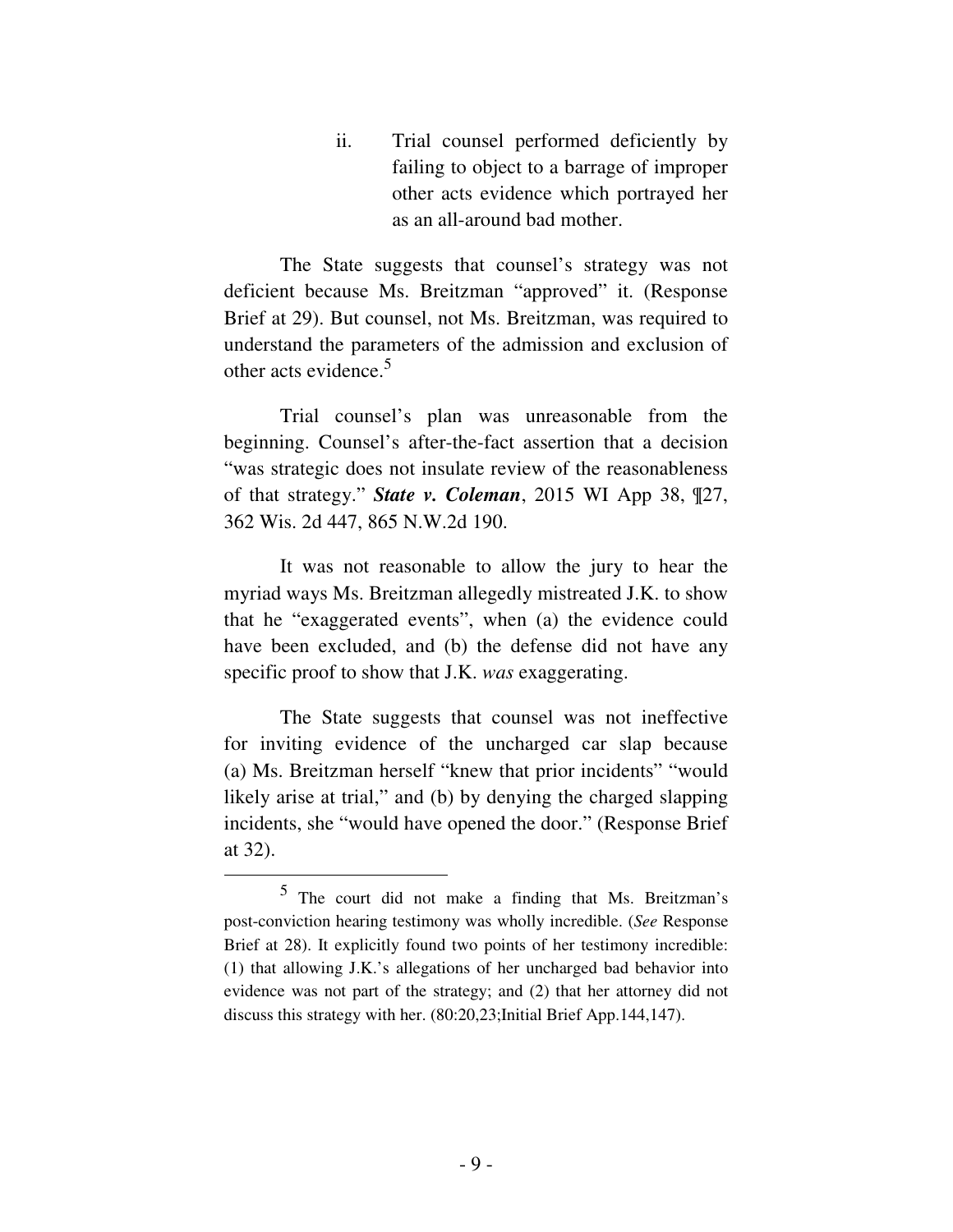Again, Ms. Breitzman was not the lawyer; it was not her responsibility to know what evidence was excludable.

Second, counsel filed a pre-trial motion to "not allow any witness to testify on any subject or alleged facts unless such testimony directly pertains to either the charge of physical harm to the child J.K. or neglect causing harm to the child J.K." (13).

Third, the State had no intention of discussing the uncharged slapping until "the defense opened the door" by questioning J.K. about it. (73:6). It did not serve to provide "context", (*see* Response Brief at 32), because it occurred on a separate occasion. It served no purpose other than to suggest that because she slapped her son then, she likely did so on the charged occasions.

The State asserts that because Ms. Breitzman denied calling her son rude names on other occasions, the State was allowed to ask about these other occasions on cross. (Response Brief at 33-35). This argument is circular. First, with effective assistance, the disorderly conduct charge would have been dismissed. Second, the defense would not have needed to address allegations of other swearing had her attorney objected when the State first presented the improper evidence of other swearing.

The State also argues that evidence of other swearing was admissible to show that her swearing on the charged occasion was "not an accident." (Response Brief at 32). It is unclear how her speech could have been accidental. She admitted being "belligerent" with her son that day when he "scorched the microwave". (73:24,29). Instead, the State's argument that it was admissible to show that the charged date was "not an accident" appears to mean that it showed her propensity for swearing.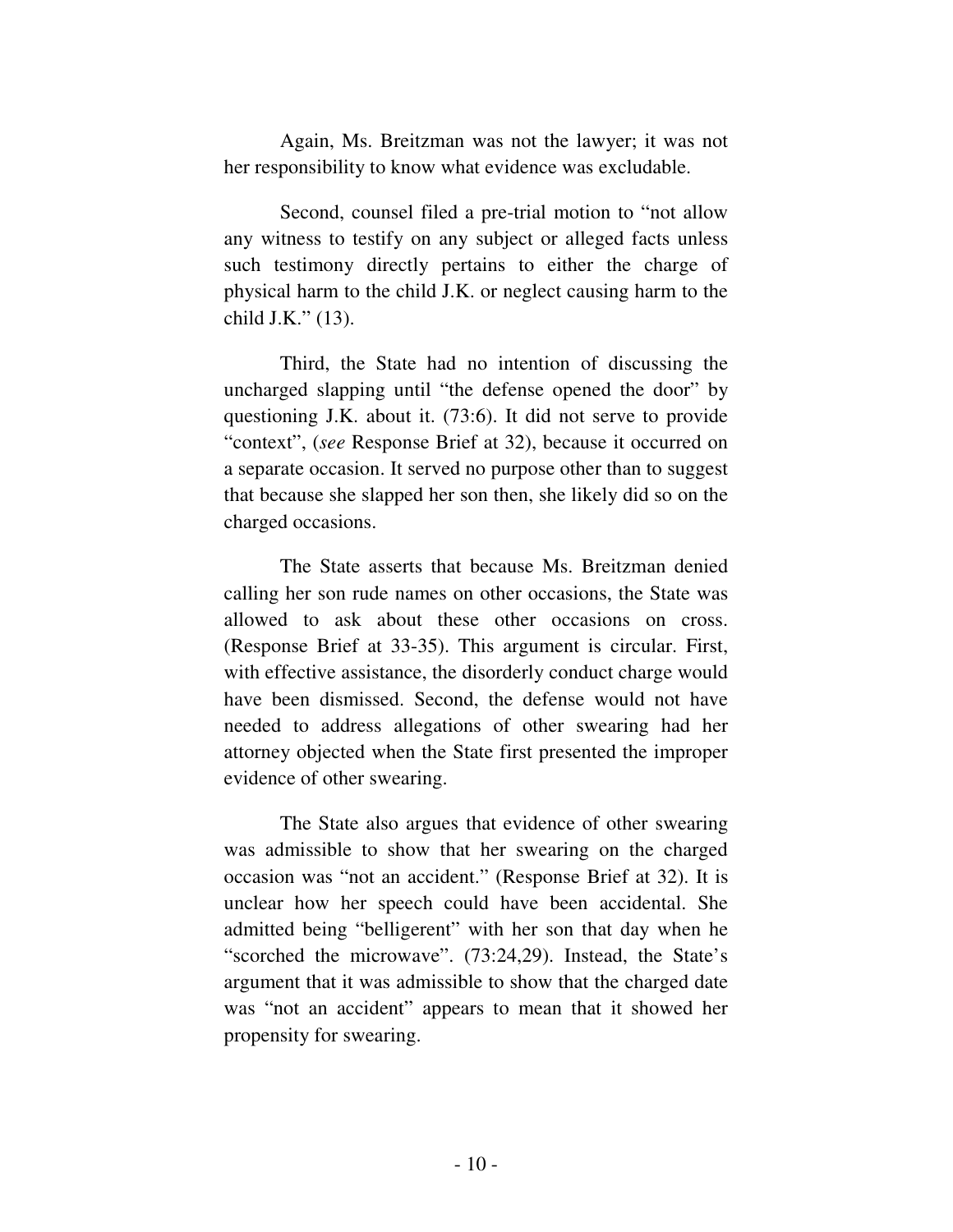iii. Counsel performed deficiently by arguing a theory of defense in his opening statement that contradicted Ms. Breitzman's anticipated testimony.

It was not reasonable to tell the jury that the case "comes down to" the reasonable parental jury instruction. (*See* 71:24-25). The State argues that counsel needed to be ready "if and when evidence of prior physical acts came into evidence." (Response Brief at 39). This argument fails because counsel could have kept reference to the uncharged slapping out of evidence.

# iv. Counsel's failures prejudiced the outcome of Ms. Breitzman's case.

The State argues that this is "not a case where counsel's errors 'kept significant evidence from the jury that would have undermined the complainant's credibility.'" (Response Brief at 42)(citing *State v. Domke*, 2011 WI 95, ¶60, n.11, 337 Wis. 2d 268, 805 N.W.2d 364).

Keeping relevant evidence from the jury is only one form of prejudice. *See, e.g., State v. Banks*, 2010 WI App 107, 328 Wis. 2d 766, 790 N.W.2d 526 (holding that counsel's failure to object to improper evidence was prejudicial). Counsel's deficiencies prejudiced Ms. Breitzman by allowing the jury to hear *too much* irrelevant evidence.

Absent counsel's deficiencies, the disorderly conduct charge would have been dismissed and the trial would have been an evaluation of J.K.'s allegations against Ms. Breitzman's testimony. Instead, due to the ineffective assistance of her attorney, the trial devolved into a character assassination of Ms. Breitzman as an all-around bad mother. Without physical evidence supporting J.K.'s allegations, counsel's errors are sufficient to undermine confidence in the outcome of the trial.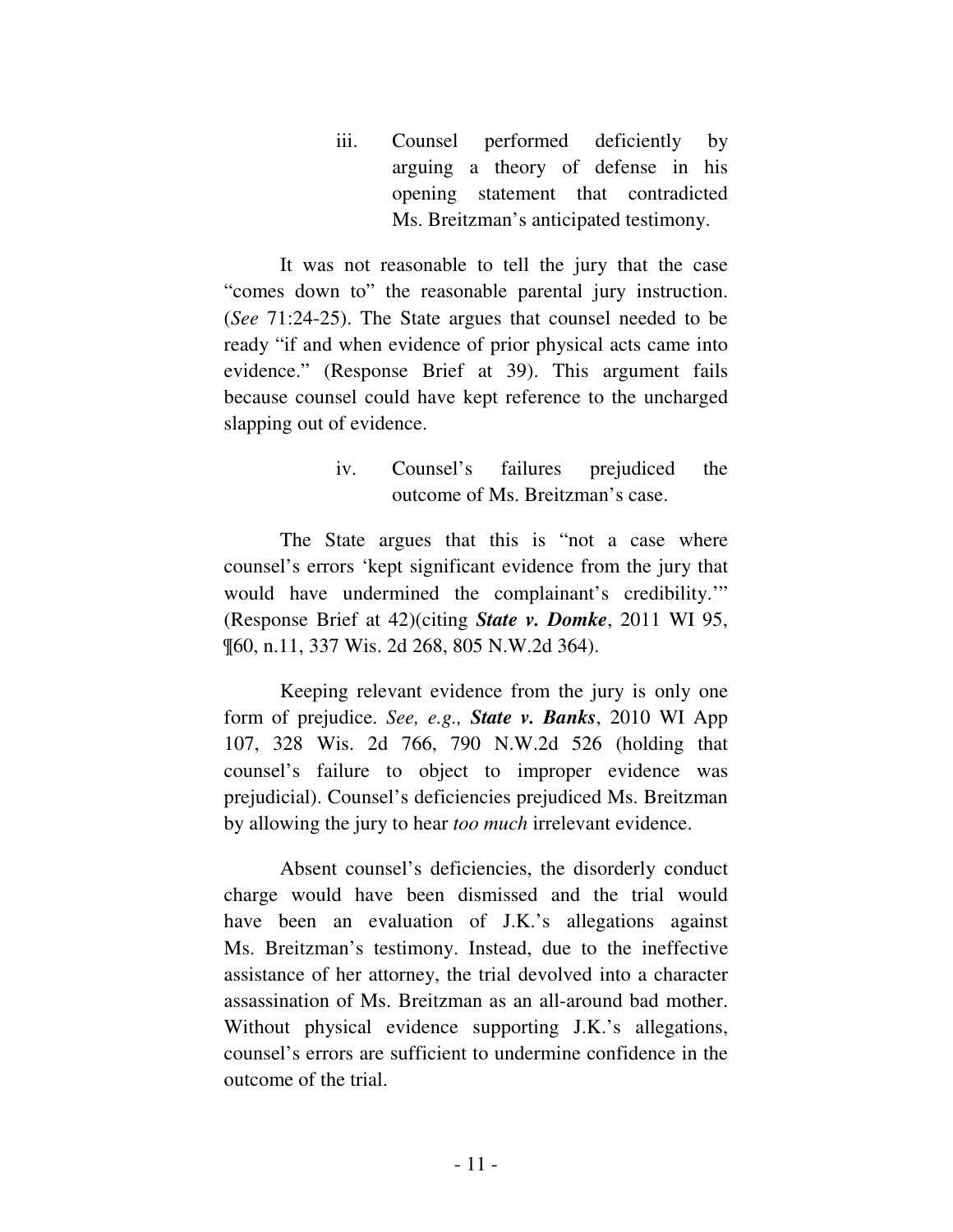#### **CONCLUSION**

For these reasons and those in her Initial Brief, Ms. Breitzman respectfully requests that this Court enter an order reversing the Court of Appeals' decision and remanding for a judgment of acquittal on her conviction for disorderly conduct (Count 5) and a new trial on the remaining counts.

Dated this 22<sup>nd</sup> day of June, 2017.

HANNAH SCHIEBER JURSS Assistant State Public Defender State Bar No. 1081221 17 S. Fairchild Street,  $3^{\rm rd}$  Floor Madison, WI, 53703 608.267.1773 E-mail: jurssh@opd.wi.gov

Attorney for Defendant-Appellant-Petitioner